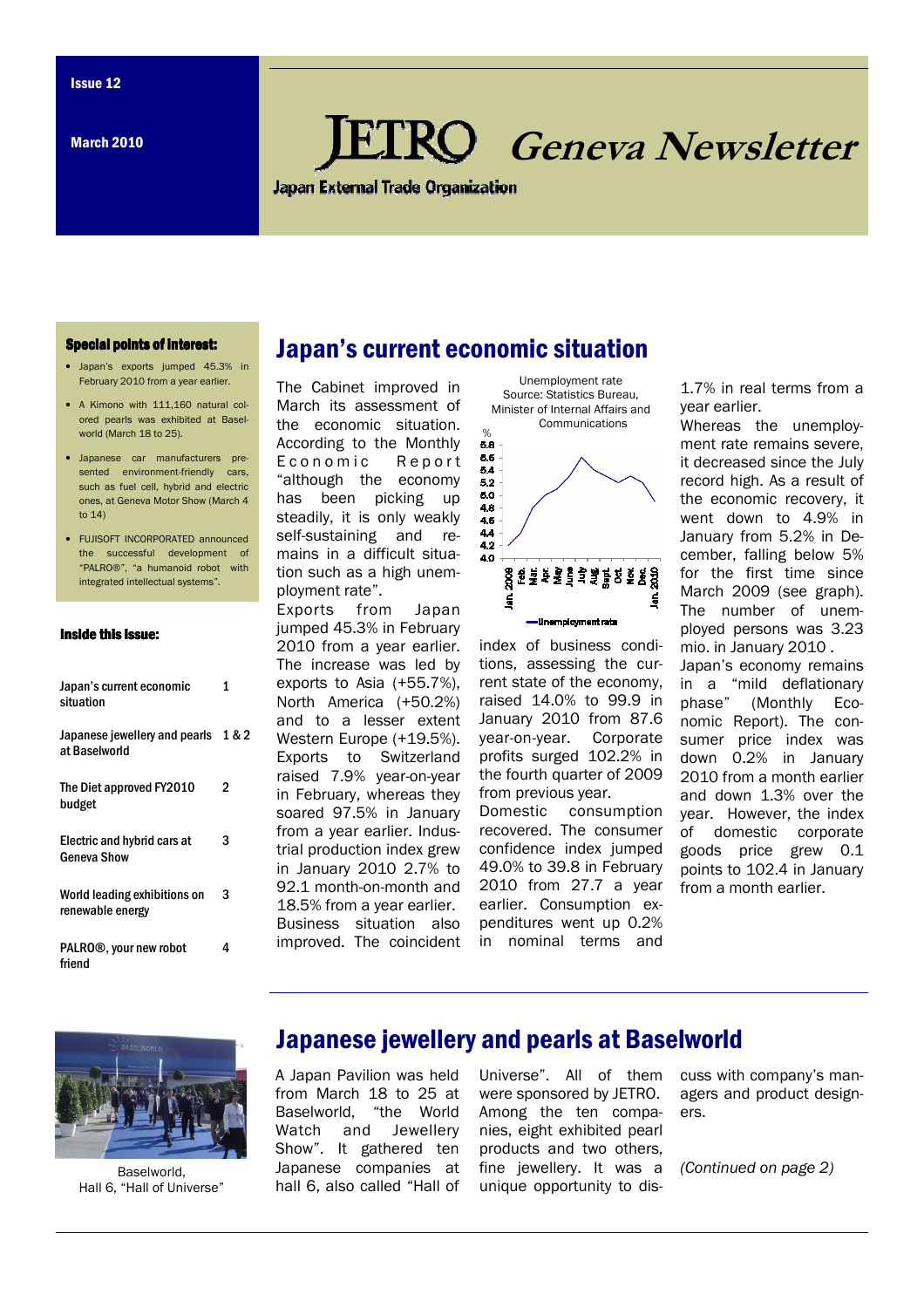

Nobu Kaneko, Corporate Officer, Tanaka Pearl Co. Ltd.

#### Japanese jewellery and pearls at Baselworld

(Continued from page 1)

LA PERLE D'ORIENT exhibited a Kimono with 111,160 natural colored pearls. Achieved in 1989, the first year of the reign of Emperor Heisei, it is valued at ¥ 100,000,000 (about CHF 1.2 mio.). The company also exhibited strings of natural pearls. "We would like to remind people that Japan is the country where the culture of pearls started", said Ketan Chaudhari, company's representative.

"The location is perfect", said Keiichi Inoue, Sanwa Pearl Co., Ltd., a company with a booth next to the



Kimono exhibited by LA PERLE D'ORIENT

Kimono. He exhibited splendid strings of white, gold and black pearls. Yoshio Fujiyoshi, Akoya Pearl Co., Ltd. (collana), a company specialized in elegant black pearls combined with leather cords, is also pleased to attend this "prestigious exhibition".

Japanese booths presented pearls with wonderful colors. Yakushi Pearl exhibited white, orange and purple pearls. Tanaka Pearl Co., Ltd. shown white, golden and black pearls, but also Akoya pink ones.

The companies came to Basel to find new partners in Europe. For example, Nishijin Pearl Co., Ltd. and Shimada Trading Co., Ltd., both present in Asian markets, wish to expend their business to Europe. PEARL INTERNATIONAL CO. LTD. sells in China and Europe; Raj Shah, company's representative said he hopes the company "to develop partnerships with European clients".

Fine jewellery products

were also exhibited. Aiko Yamazaki (picture), Designer of RENAISSANCE GEM INC., presented Mother of pearl products using the "pique process", a rare method consisting in precious metal inlaying. The designer also recently exhibited with a calligrapher at Kiyomizu temple (eastern Kyoto). Kazumi Tashiro and Eriko Fujii, Designers, exhibited fine jewellery products made with gold, diamonds, rubies and other precious materials.



Toshiyuki Sugihara, Board Director, and Aiko Yamazaki, Designer, in Kimono, RENAISSANCE GEM INC.

#### The Diet approved FY2010 budget

On March 24, Japan's House of Councilors (Upper House) has approved the record ¥92.3 trillion budget (CHF 1.1 trillion). The House of Representatives (Lower House) cleared it earlier in the month.

The FY2010 budget shows an increase by

4.24% from FY2009 budget. It is funded by a record bond issuance of ¥44.3 trillion (CHF 516 billion, 48% of global budget). Tax revenues account for 40.5% of the budget and other revenues for 11.5%.

The FY2010 will enact new policies, such as allowance per child (¥ 13,000; CHF 151), the effectively free public high school tuition and the individual household income support for agriculture. Social welfare expenditures will also raise 9.8% from FY2009 budget to ¥27.3 trillion (CHF 318 billion).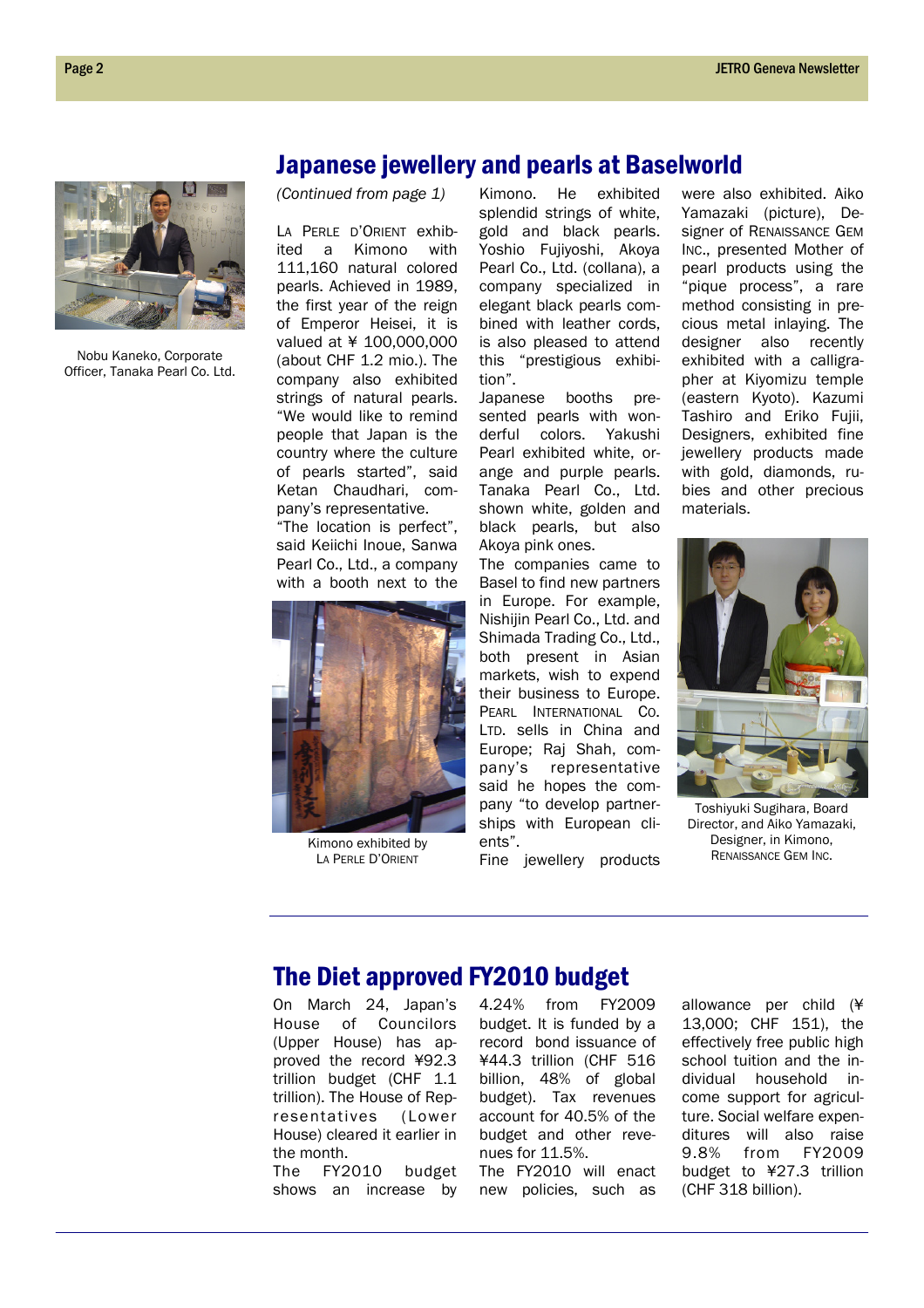## Electric and hybrid cars at Geneva Show

Japanese car manufacturers exhibited many "ecocars", such as hybrid and electric ones, during the 80th International Motor Show in Geneva held from March 4 to 14, 2010. The following cars are some examples.

Honda exhibited, the hybrid sport CRZ car, the FCX fuel cell car and the U3X concept electric monocycle. It also presented some concept vehicles. The EV-N is a retrodesign electric concept car previously shown at Tokyo Motor Show. The 3R -C is a three-wheeled electric vehicle concept showing "what a future minimal



Lexus CT 200h hybrid car

urban transport vehicle for one person might look like" (Honda's press release).

Toyota presented the Auris with Hybrid Synergy Drive®, "a full hybrid capable of operating in petrol and electric modes alone, as well as a combination of both" (Toyota's press kit). The car, scheduled to be sold on Swiss market during the summer 2010, has a CO2 emission of 89 g/ km and a fuel consumption of 3.8 L/km only.

Lexus, the Toyota's luxury division, exhibited hybrid cars only. With a 1.8L VVT-i petrol engine and a powerful electric motor, the Lexus CT 200h "combines 2.0 L performance with class leading CO2 emissions" (Lexus press kit). Mitsubishi previewed the hybrid PX MiEV car and the electric i-MiEC car. The i-MiEC has a range capacity of 160 km and a maximum speed of 130km/h.

Suzuki exhibited the Swift Plug-in Hybrid, a 54kW motor car powered by lithium-ion batteries and a gasoline engine.

Mazda shown the Mazda 5 Hydrogen RE Hybrid MPV compact car combining hydrogen engine with an electric motor.

Nissan also presented the Leaf all electric car (see February issue).

692,000 people visited the 2010 Geneva Motor Show, showing an increase of the number of visitors by 7% from a year earlier. The next Geneva Motor Show will be held from Mitsubishi i-MiEV (Mitsubishi i-MiEV (Mitsubishi)



Honda electric EV-N and 3R-C concept cars



Suzuki Swift Plug-in Hybrid



innovative Electric Vehicle)

#### World leading exhibitions on renewable energy

Organized by Reed Exhibitions Japan Ltd., exhibitions on renewable energy were held from March 3 to 5 at Tokyo Big Sight.

The show was attended by 1,261 exhibitors from 61 countries or regions, including United States, China and European countries such as Switzerland, France and Germany. Around 80,000 industry professionals visited the exhibitions. Many participants emphasized the quality of the event organi-

zation. Five exhibitions were held

at the same time. "PV EXPO 2010" is a photovoltaic exhibition.

"FC EXPO 2010" is the 6th international hydrogen and fuel cell exhibition.

77 firms took part in "PV SYSTEM EXPO", the first photovoltaic power generation system exhibition.

231 exhibitors participated in "BATTERY JAPAN", the first international show on rechargeable battery.

"1st Processing Technol-

ogy Expo" is a show on all kinds of processing technologies.

The Ministry of Economy, Trade and Industry launched on November 1, 2009, a new purchase system for solar powergenerated electricity to promote the use of nonfossil energy sources and the effective use of fossil energy materials. In 2005, renewable energy accounted for 8.4% of Japan's final energy consumption (see graph).



Japan's primary energy supply (FY 2005) Source: METI